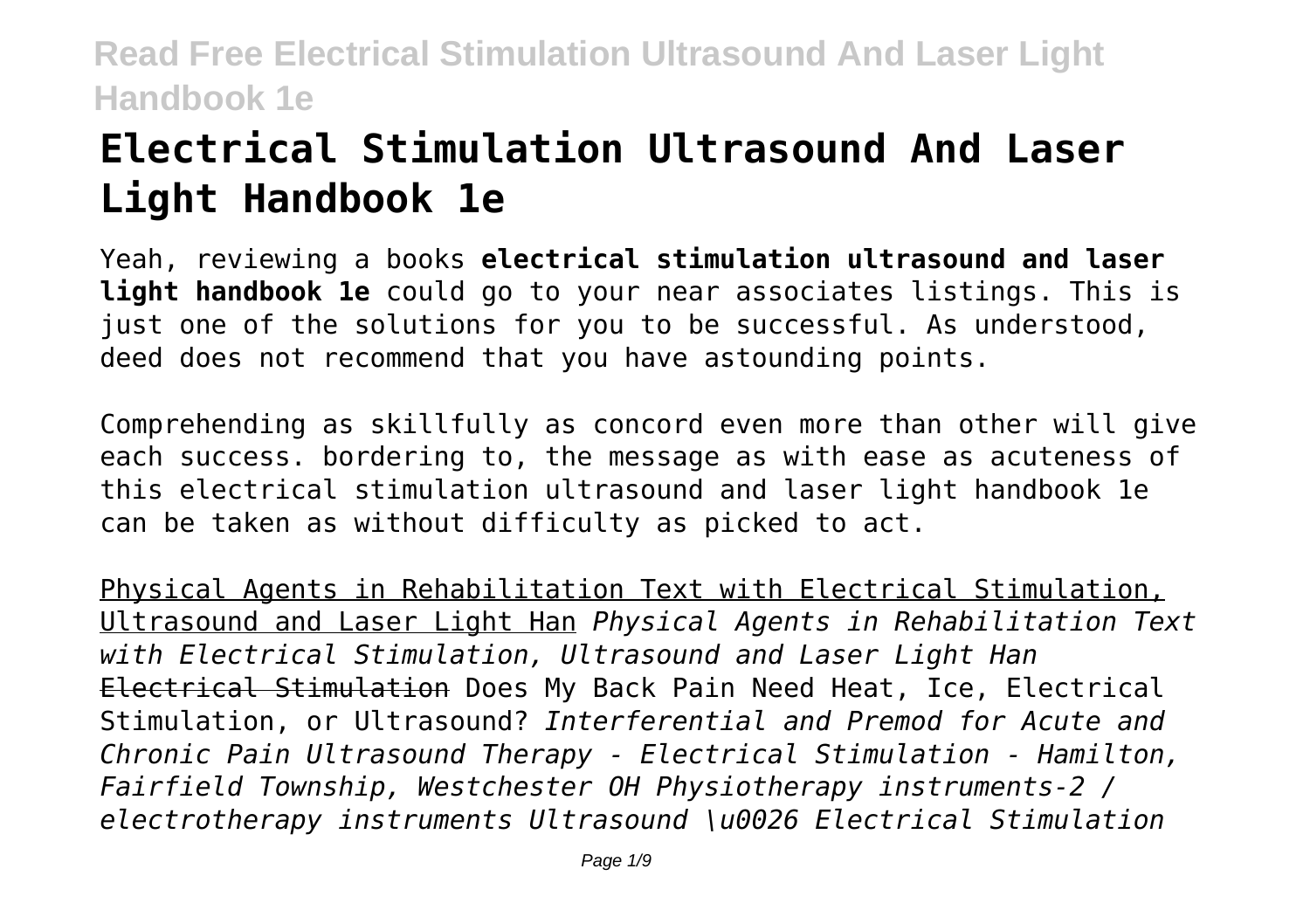*in Omaha* Therapeutic Modalities Research Conference - Ultrasound, shockwave, electrical stimulation How does electrical muscle stimulation work? Neuromuscular Electrical Stimulation Research Webinar: NMES Evidence Overview Selection of Electrotherapy Modality for Pain Relief Electrical stimulation *The Voodoo Magic of the Portable Ultrasound Machine* Electrical Stimulation devices for the pelvic floor (Pelvic floor exercises) *Electrical Muscle Stimulator/Slimming Massager and Acupuncture Machine Electro Muscle Stimulation Therapy at 7DMC* What Does Ultrasound Do? Video Explanation For Patients Receiving Therapeutic Ultrasound **Ultrasound Machine Setup Stroke Rehabilitation: Use of electrical stimulation to help arm and hand recovery** *Which Electrical Stimulation Probe Is Right For Me? | Kegel8 Expert Advice* Electrical stimulation in denervated MFU 2014 An Overview of Ultrasound Therapy *Spinal Cord Injuries Australia | NeuroMoves | Functional Electrical Stimulation Ultrasound: Effective for Tendonitis, Bursitis, Muscle Tears? Buy Home Unit? Principles of Electrical Stimulation* Does Neuromuscular Electrical Stimulation work for Training and Recovery? Electrical Stimulation and Ultrasound for Physical Therapy - Providence, Rhode Island (RI)

TMJ Therapy \u0026 Exercises to help relieve pain!Rashad Trabulsi on Smart Electric Stimulation for lower back Pain Electrical Stimulation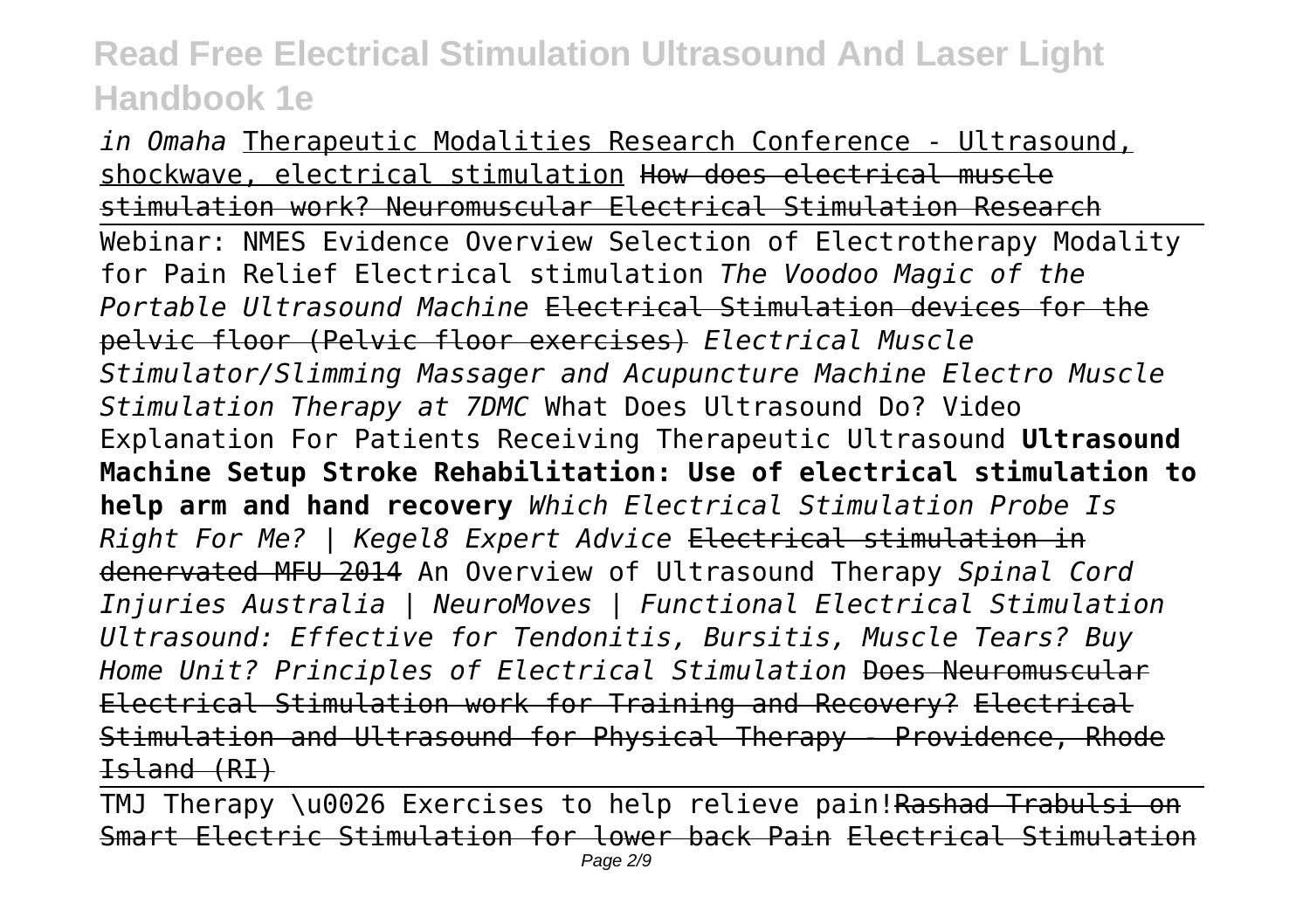#### Ultrasound And Laser

This one-of-a-kind handbook is an excellent, quick-reference refresher on key points related to the appropriate and effective use of electrical stimulation, ultrasound, and laser light in clinical rehabilitative practice.

Electrical Stimulation, Ultrasound and Laser Light ... The multitherapeutic protocol was composed of low-intensity Ga:As laser photostimulation, low intensity ultrasound, and electrical stimulation. Achilles tendons of 63 male New Zealand rabbits were tenotomized, sutured, immobilized, and subjected to the multitherapeutic protocol for five days, after which casts were removed and the therapy was continued for nine more days without electrical stimulation .

COMBINED ULTRASOUND, ELECTRICAL STIMULATION, AND LASER ... Electrical Muscle Stimulation Therapy. Electrical Muscle Stimulation in Throgs Neck, Bronx, NY: Kaseman Family Chiropractic provides electrical muscle stimulation to patients in the Bronx, NY and surrounding areas.Electric muscle stimulation is a physical rehabilitation therapy modality that is used to stimulate muscle contractions using electrodes hooked up to an electric stimulation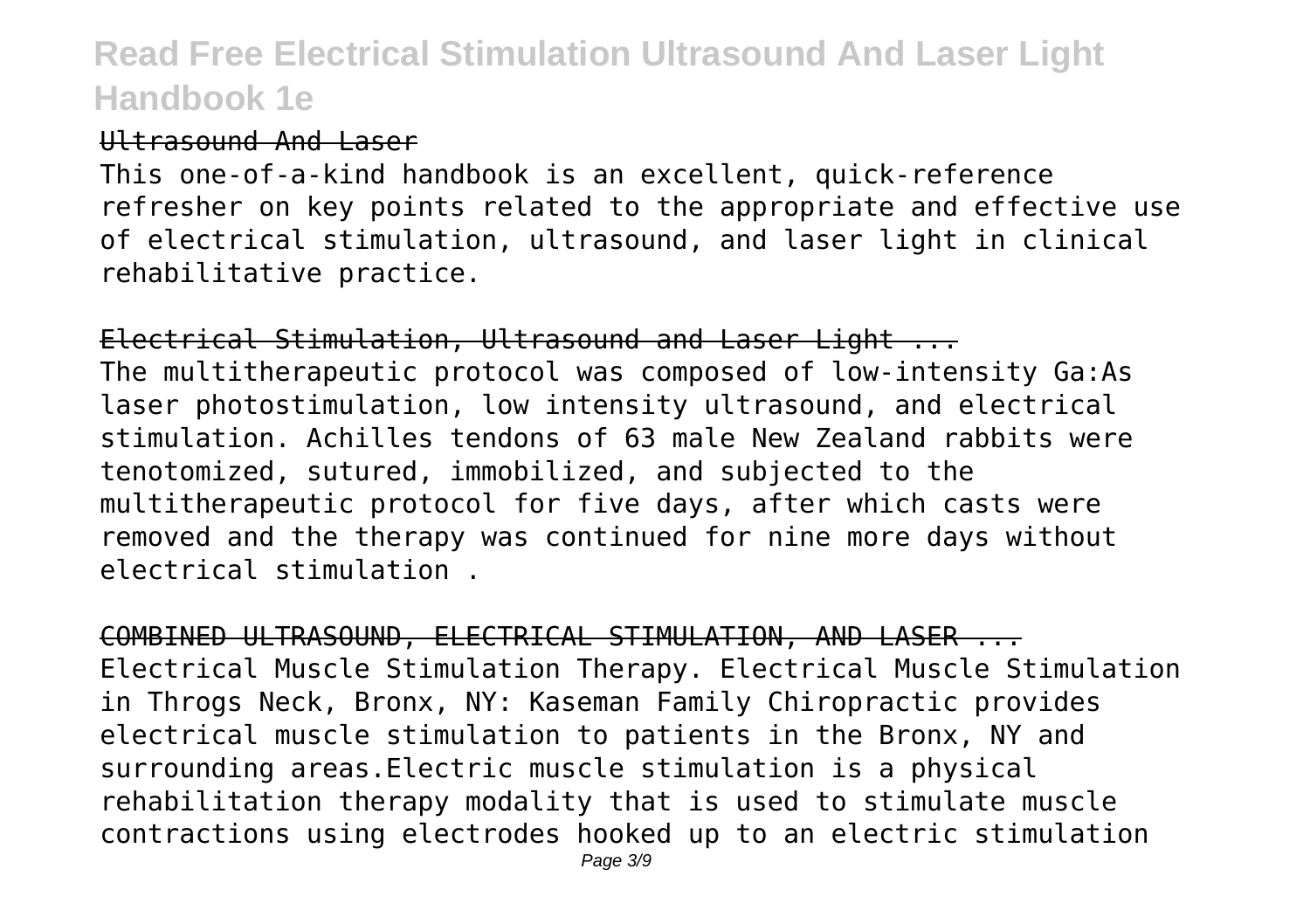machine.

Electric Muscle Stimulation & Ultrasound Therapy in Throgs ... Combination therapy devices typically integrate ultrasound and electrical stimulation to reduce muscle and other soft tissue pain in patients and to promote healing. Combo units are standard pieces of clinical equipment for physical therapists, chiropractors, and other medical professionals.

Combination Therapy Devices| Ultrasound & E-Stim Machines In addition to electrical stimulation, ultrasound therapy is also used for therapeutic effects. Ultrasound uses acoustic energy at a high frequency. A continuous wave produces thermal effects. These thermal effects include increased blood flow, a reduction of stiffness and spasm, an increase in flexibility of tendon and joint capsules, and ...

The Benefits of Electrical Stimulation and Ultrasound ... In a survey taken recently, it was seen that the physical therapists that treat haemophilia patients use ultrasound, TENS and electrical stimulation. There is however an upsurge in the use of newer techniques such as low intensity laser therapy, low frequency, low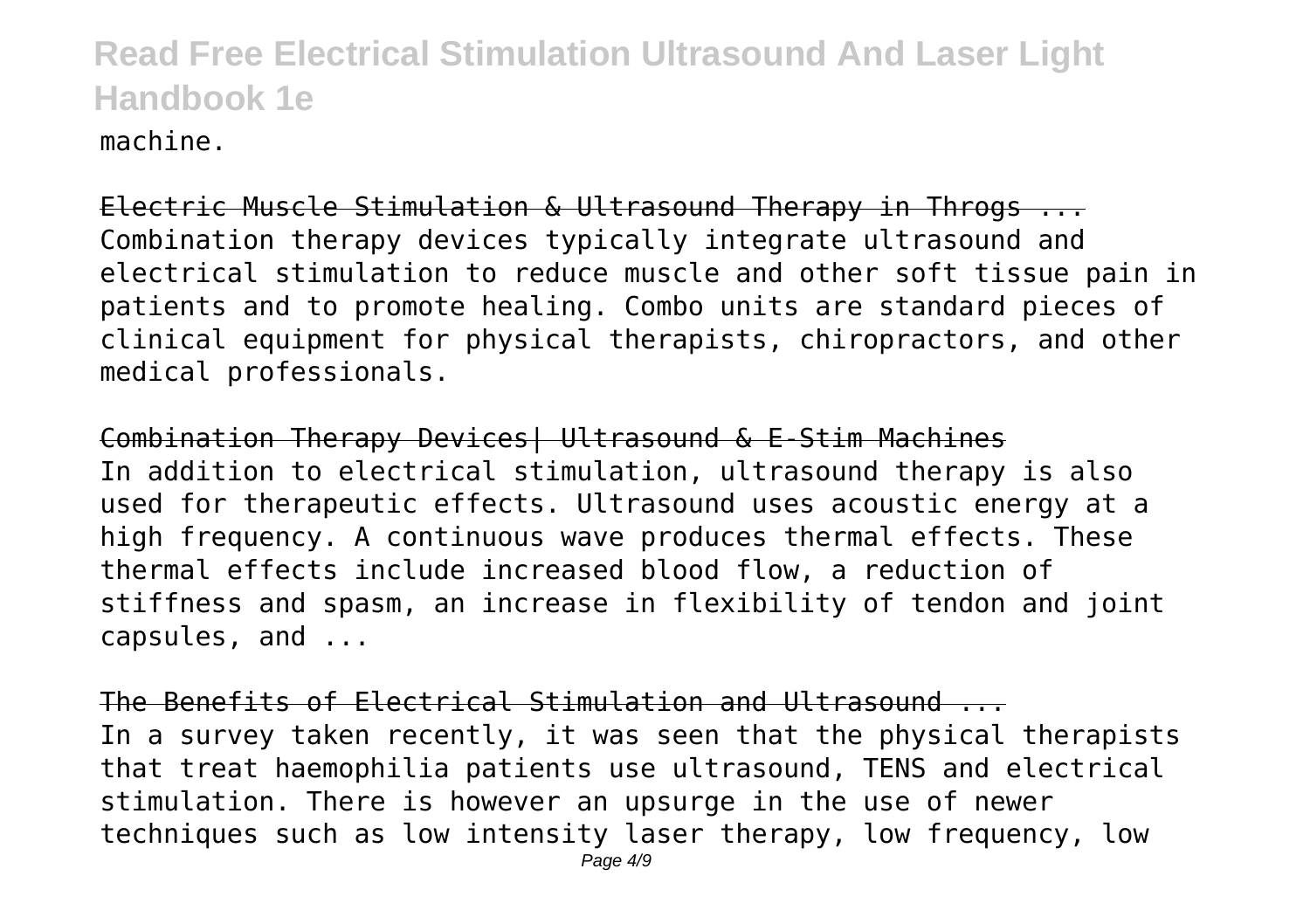intensity ultrasound and interferential stimulation.

Electrotherapy: yesterday, today and tomorrow - TIKTINSKY ... Electrical stimulation works in several ways, such as treating muscle pain and spasms, improving strength, preventing atrophy, keeping the muscles active. E-Stim benefits individuals who suffer from: Bursitis

Electrical Stimulation | Physical Therapy and Occupational ... Electrical stimulation, also called e-stim, is a type of physical therapy. A small device delivers mild electrical impulses to your skin. As a non-invasive, painless procedure, its goal is to provide pain relief and promote healing from injuries and nerve damage. What is E-Stim. Electrical stimulation, also called e-stim, is a type of physical ...

E-Stim Machine - Ultrasound & TENS Stimulator Combo Units LASER THERAPY [Low Intensity Laser Therapy – LILT : Low Level Laser Therapy – LLLT] The term LASER is an acronym for the Light Amplification by Stimulated Emission of Radiation. In simple yet realistic terms, the laser can be considered to be a form of light amplifier - it provides enhancement of particular properties of light energy.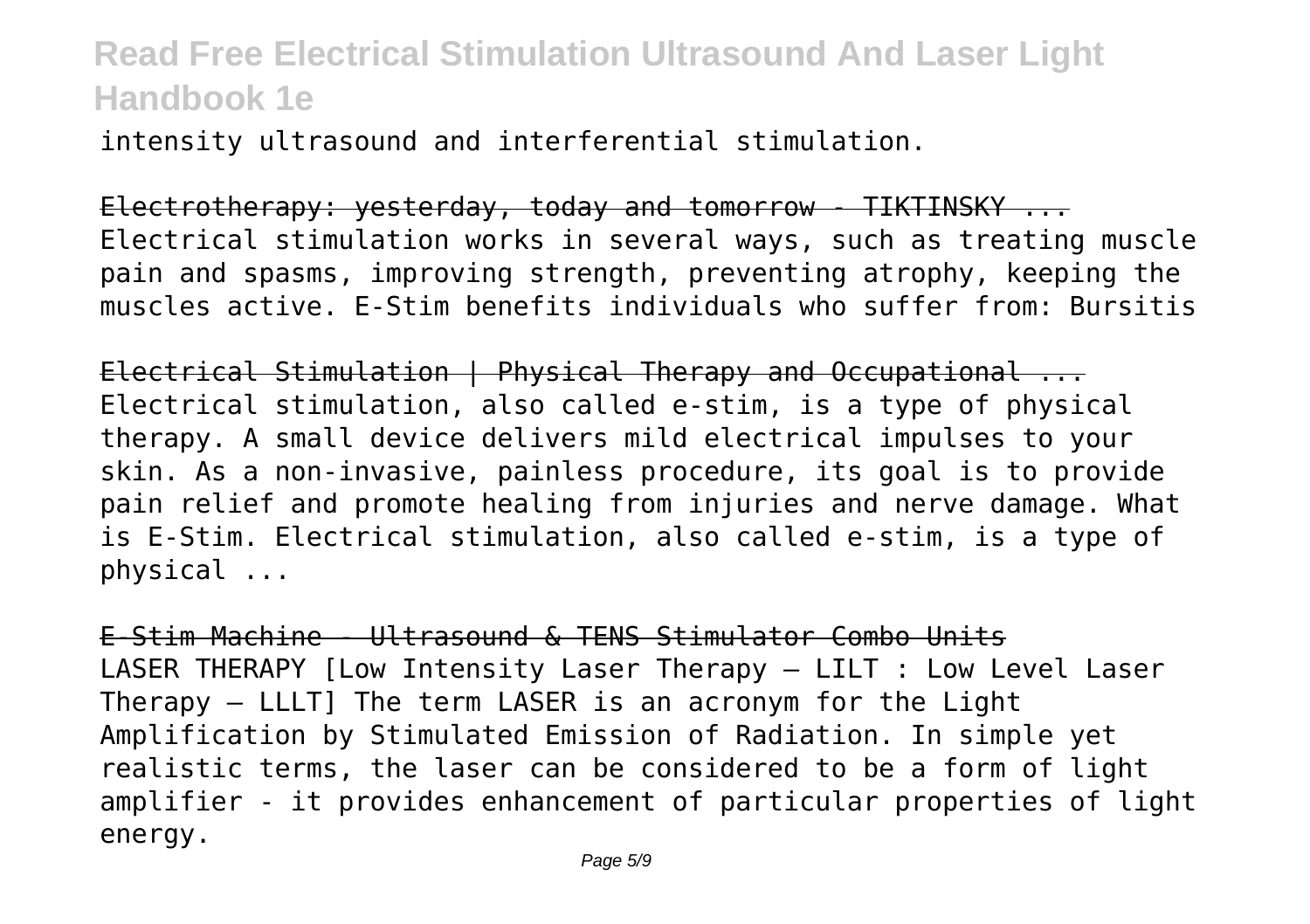#### Laser Therapy

Additionally, such electrical stimulation causes the body to release its own natural endorphins to promote pain relief and healing. Many are familiar with TENS therapy, the small hand-held device with electrodes to attach to the skin, generally powered by a 9V battery.

#### Laser and Electrical Therapy | Well Bloomington

Electric Stimulation and Ultrasound Electrical Muscle Stimulation Often referred to as "muscle stim," of "estim" this therapy involves low levels of electrical impulses delivered to the injured, painful tissues to reduce pain and speed healing.

Chiropractic Electric Stimulation and Ultrasound Services ... Laser is a treatment modality that is most effective when combined with other interventions such as exercise, education, ultrasound, electrotherapy and most importantly common sense. Your Registered Physiotherapist at Focus Physiotherapy will help you cut through all the hype and guide your care in the most appropriate manner possible.

Laser & Ultrasound Therapy Treatment | Focus Physiotherapy discuss whether use of ultrasound, diathermy, laser and electrical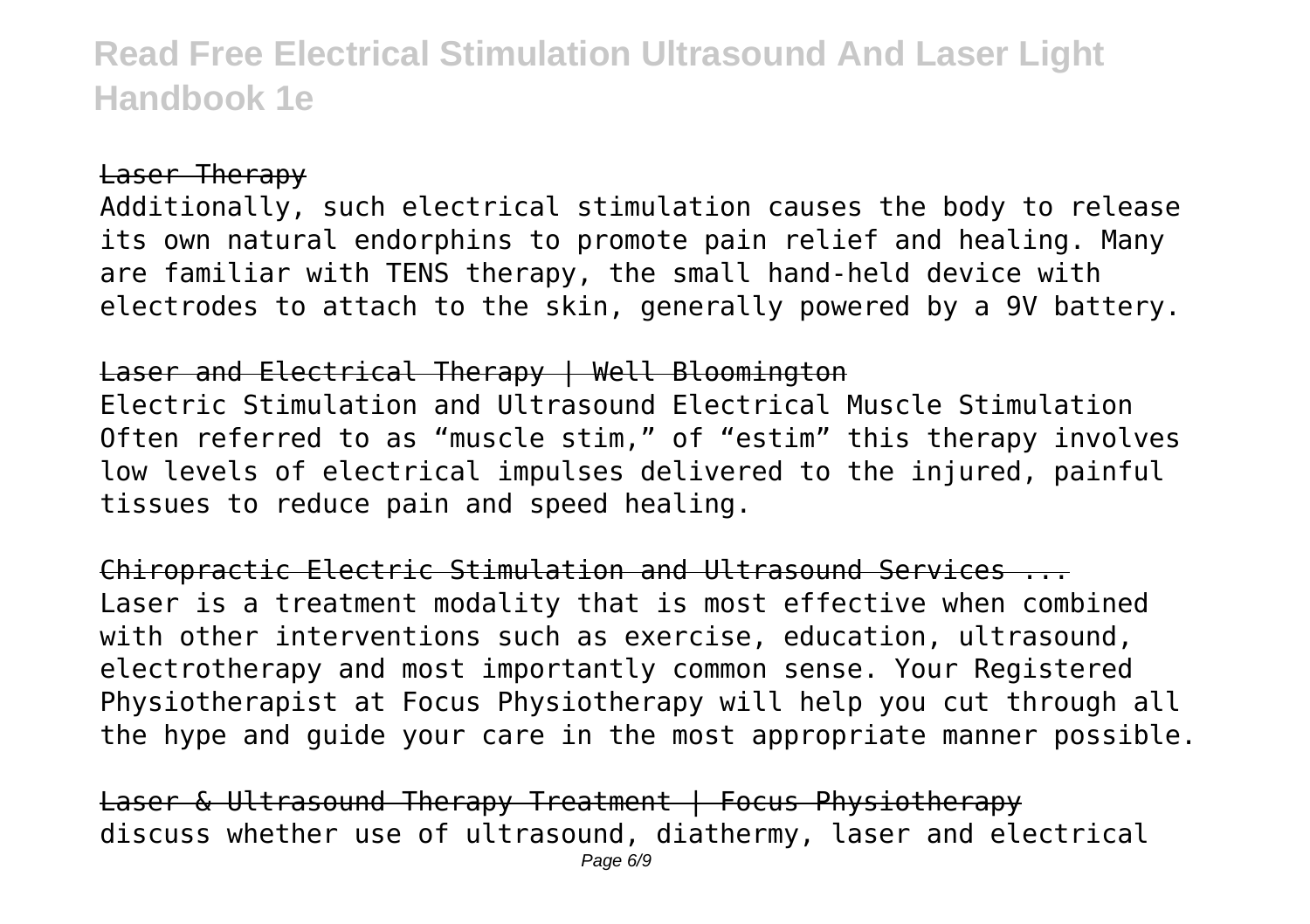stimulation is indicated or contraindicated through case-based discussions and lab applications. demonstrate proper application of each modality based on the current literature, tissue response and proper indication during the hands-on labs.

Evidence-Based Physical Agents: Application and Practice Physical Therapy Modalities: Ultrasound vs. Electrical Stimulation Most people have heard about ultrasound, but few understand the number of applications for its use. In physical therapy, ultrasound can be used to reduce edema, promote tissue and fracture healing, reduce pain and muscle spasms, increase range of motion, and remodel collagen.

Ultrasound Therapy vs. Electrical Stimulation ...

CPT 97035 and any electrical stimulation codes (CPT 97032, HCPCS G0281, G0283) should not be used together to reflect ultrasound with simultaneous electrical stimulation. This modality should be used in conjunction with therapeutic procedures, not as an isolated treatment.

Medical Billing and Coding - Procedure code, ICD CODE ... Package includes Physical Agents text plus a free copy of Electrical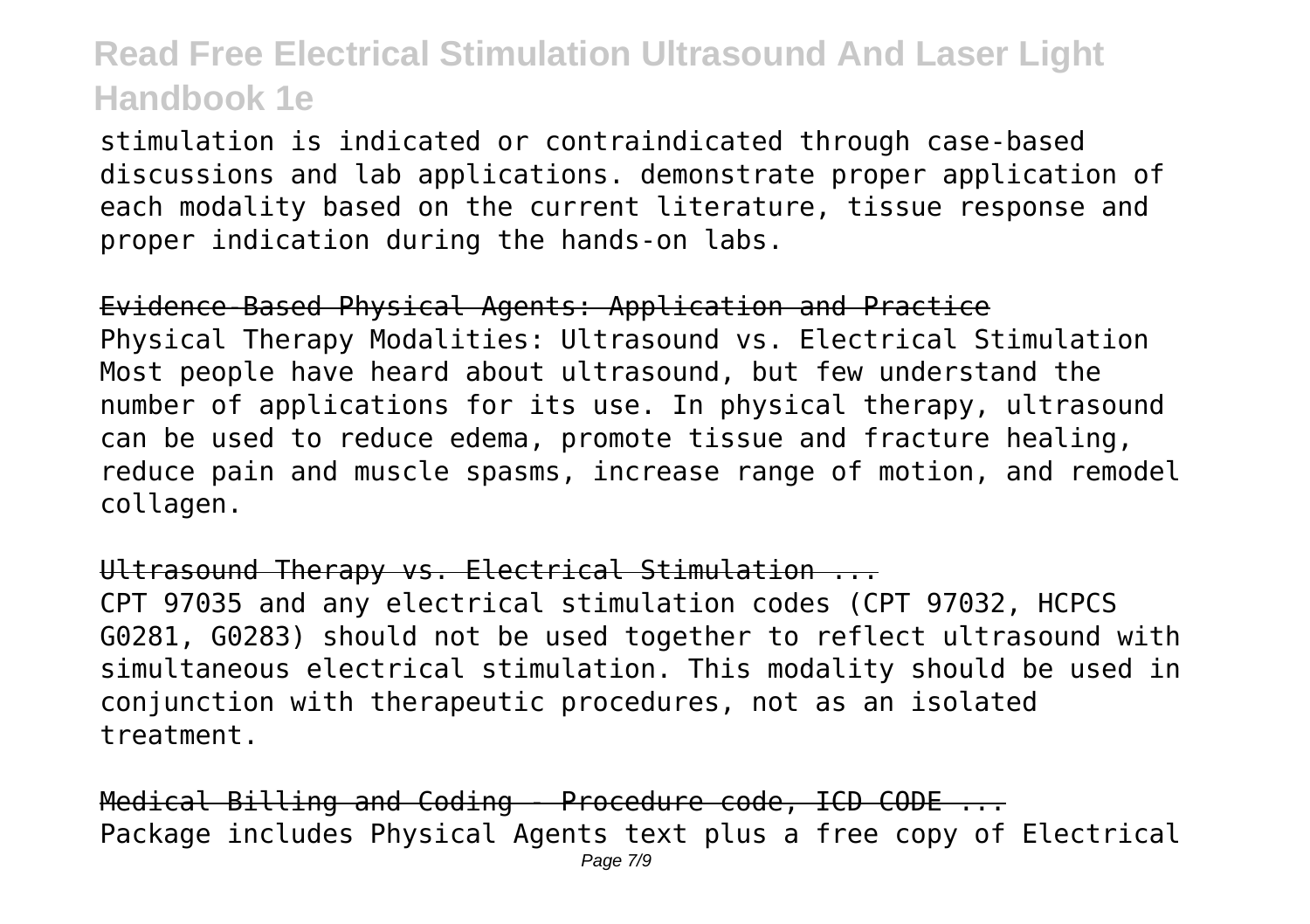Stimulation, Ultrasound, and Laser Light Handbook. Comprehensive coverage of all physical agents - thermal agents, hydrotherapy, traction, compression, ultrasound, electrical currents, and electromagnetic radiation - ensures that readers understand the benefits and questions involved in correct applications.

Physical Agents in Rehabilitation - Text with Electrical ... LASER, ULTRASOUND AND NMES LASER THERAPY (COLD LASER) This technique uses high frequency light energy, which penetrates deep into the tissues, creating a variety of beneficial changes. The targeted cells release a variety of chemicals which can improve circulation and reduce inflammation.

#### LASER, ULTRASOUND AND NMES - Water4Dogs

Best absorption of ultrasound energy in tendon, ligament, fascia, joint capsule and scar tissue LASER. Light Amplification for the Stimulated Emission of Radiation (LASER) utilizes electromagnetic radiant energy, the movement of photons through space.

#### Therapeutic Modalities - Physiopedia

Ultrasound, Laser & Electrotherapy Therapy. THE BTL-4000 SERIES. EASY OPERATION. This new and advanced series of physiotherapy products